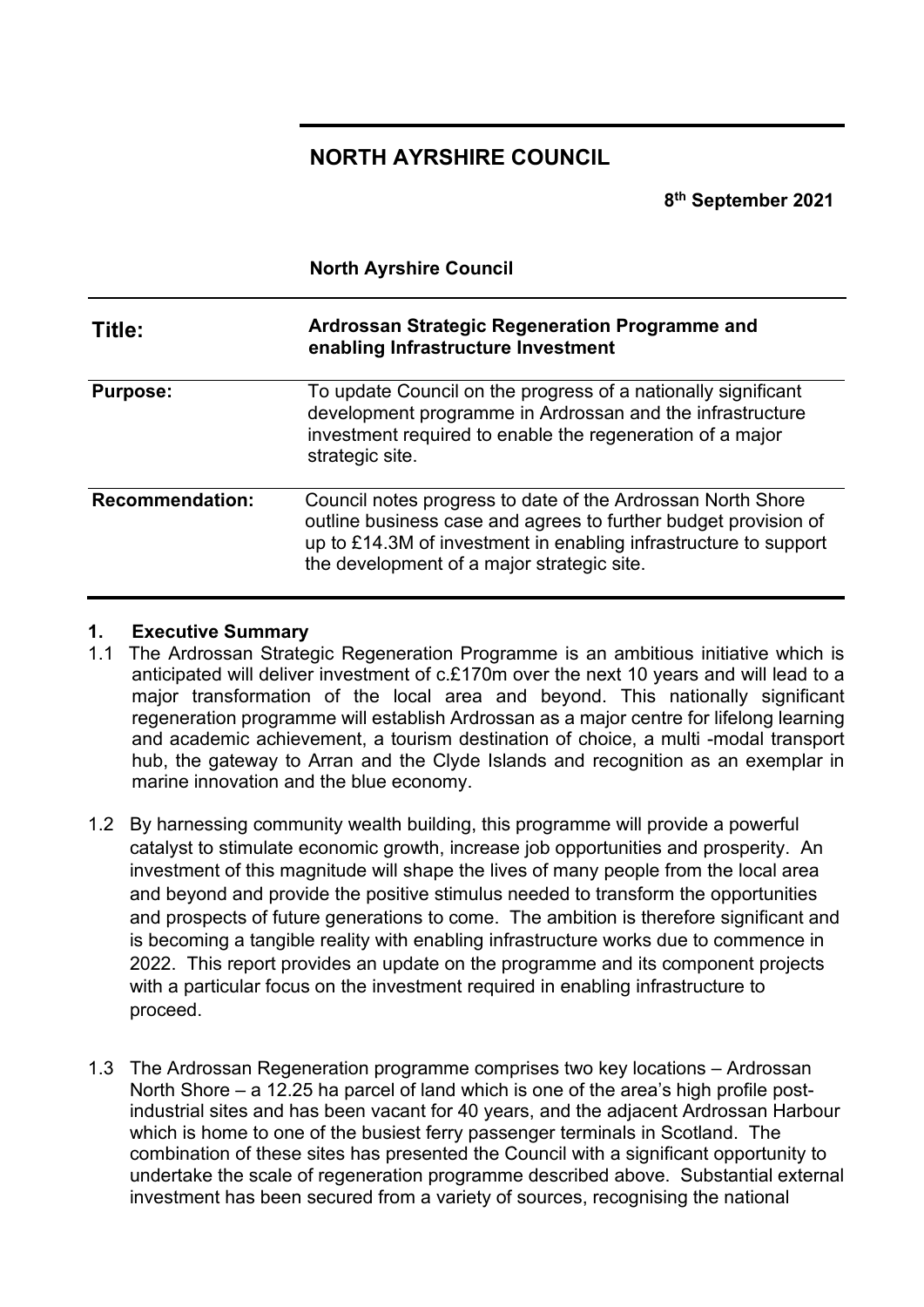priority of the programme.

- 1.4 The Ardrossan North Shore site requires remediation, works to address flood risk, and improvements to road and utility infrastructure. There have been extensive technical studies to inform a detailed understanding of the infrastructure solutions required to support the proposed developments across the whole site.
- 1.5 Consequently, the outline business case for the development of the Ardrossan North Shore site has been updated. To ensure that appropriate financial provision is incorporated within the 10-Year Capital Investment Programme, the technical requirements of the site's development, coupled with a challenging construction cost environment suggest the need for additional financial provision of up to £14.3M, with the potential for this to be reduced should the related UK Government Levelling Up Fund application be successful.
- 1.6 The programme for construction work indicates that the enabling infrastructure works require to commence in Spring 2022 to enable the start of construction of the first phase of projects including the community campus in late 2022. The additional investment requires to be committed so that the procurement process for the enabling infrastructure works can begin in Autumn 2021.

#### **2. Background**

2.1 The Ardrossan Strategic Regeneration Programme comprises a range of projects which are set to transform central Ardrossan and in North Shore, one of the largest vacant and derelict sites in Scotland which is identified as a key strategic location in the recently approved Regeneration Delivery Plan. These ambitious proposals represent the largest physical regeneration project in the local authority area since the 1970's. Table 1 below sets out each project and its status. This represents a transformational investment programme which aligns with the Council key strategic priority of creating a vibrant and welcoming and attractive environment and links to the key action to develop North Ayrshire as a coastal and island destination, attracting tourism investment and visitors. The proposal will also address issues including long standing derelict land, a lack of opportunity for employment and a lack of private sector investment. It will build on the earlier development of the Clyde Marina and residential, retail and leisure use between 2000-2010.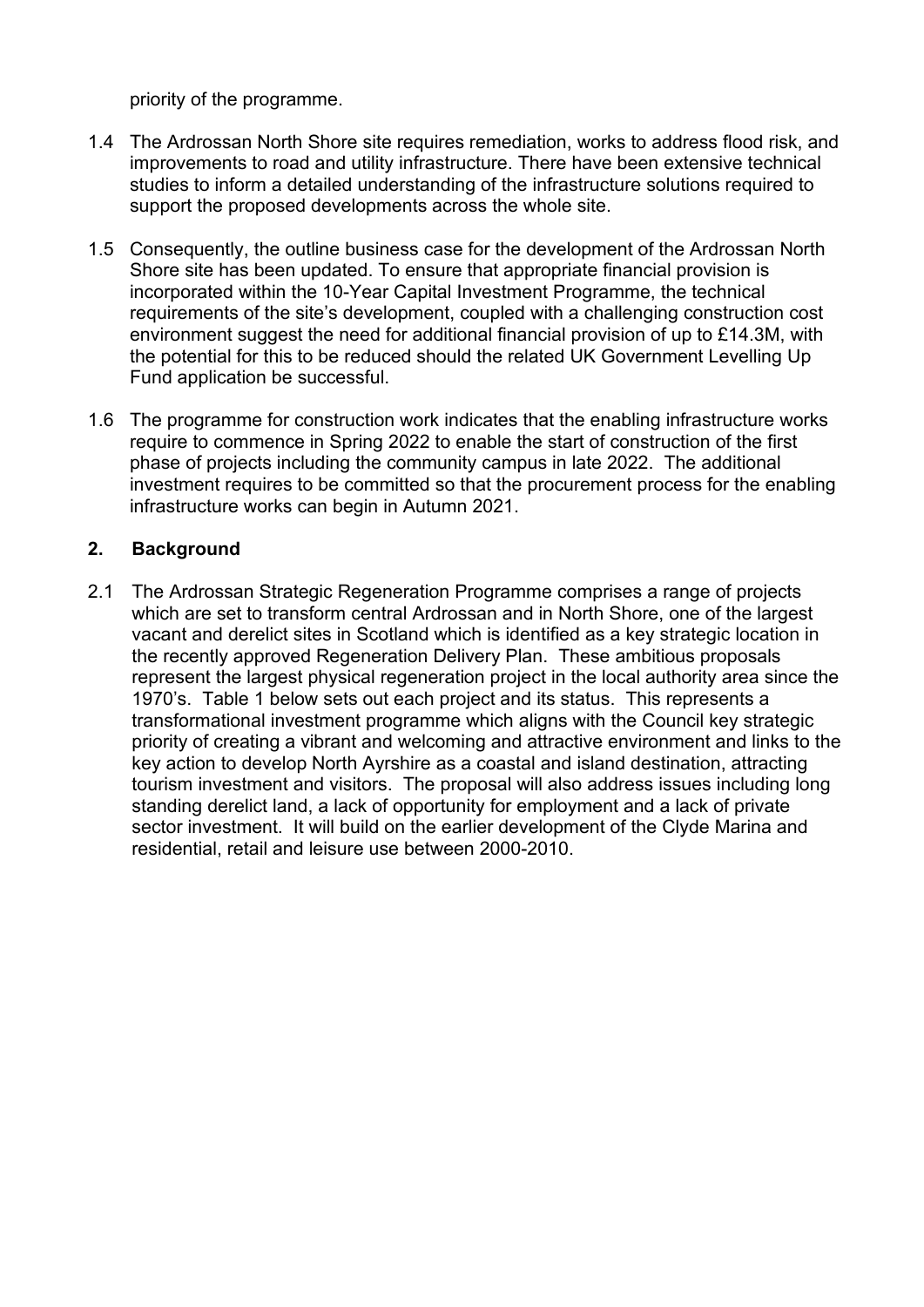| <b>Ardrossan: Strategic</b>                          | <b>Description of Project</b>                                                                                                                                                                                                                                       | <b>Current Status of</b>                                                                                                                                                                                            |
|------------------------------------------------------|---------------------------------------------------------------------------------------------------------------------------------------------------------------------------------------------------------------------------------------------------------------------|---------------------------------------------------------------------------------------------------------------------------------------------------------------------------------------------------------------------|
| <b>Regeneration Element</b>                          |                                                                                                                                                                                                                                                                     | <b>Project</b><br><b>Technical work</b>                                                                                                                                                                             |
| <b>North Shore Enabling</b><br>Infrastructure works  | Construction of a sea wall,<br>remediation of the North<br>Shore Site, provision of on-<br>site road and utilities.                                                                                                                                                 | developed, tender<br>package complete<br>September 2021                                                                                                                                                             |
| <b>Ardrossan Community</b><br>Campus                 | A new community campus,<br>which will replace Ardrossan<br><b>Academy and Winton</b><br><b>Primary School including</b><br>early learning and childcare<br>provision, public swimming<br>pool and library and<br>accommodation for health<br>and social care staff. | <b>Statutory Public</b><br><b>Consultation completed</b><br>Funding approved via<br>Phase One of the<br><b>Learning Estate</b><br><b>Investment Programme</b><br>(LEIP)<br>Design team appointed                    |
| Ardrossan Harbour                                    | Significant harbour<br>improvements to ensure the<br>long-term resilience of<br>Ardrossan as the mainland<br>port for the Arran and<br>Campbeltown ferries.                                                                                                         | Landside works awaiting<br>consultation.<br>Tender process for<br>marina and landside<br>works to proceed<br>following conclusions of<br>negotiations between<br><b>Transport Scotland and</b><br><b>Peel Ports</b> |
| <b>Ardrossan Connections</b>                         | A new coastal path an<br>improved links to the town<br>centre.                                                                                                                                                                                                      | Design of coastal path<br>complete, requirement to<br>implement works by<br>September 2022<br>Recent consultation on<br><b>Ardrossan Connections</b><br>being considered                                            |
| <b>International Marine</b><br>Science Centre (IMSE) | An innovation, research and<br>development centre of<br>excellence focusing on<br>marine and environmental<br>sustainability as part of a<br>wider focus to create a blue<br>economy ecosystem.                                                                     | AGD project in deal<br>documents.<br>Working towards an<br><b>Outline Business Case.</b><br>Evolving partnership with<br>a major Higher<br><b>Education academic</b><br>institution                                 |
| Marina Development                                   | A proposed extension to the<br>existing marina as part of a<br>wider programme of works<br>to support the development<br>of marine tourism                                                                                                                          | AGD project in deal<br>documents.<br>Outline design<br>developed<br>Working towards an<br><b>Outline Business Case</b>                                                                                              |
| <b>Residential Development</b>                       | An opportunity to introduce<br>a range of housing types<br>and tenures.                                                                                                                                                                                             | To be taken forwards<br>once the campus is<br>progressed                                                                                                                                                            |

# **Table 1: Ardrossan Strategic Regeneration Programme Status**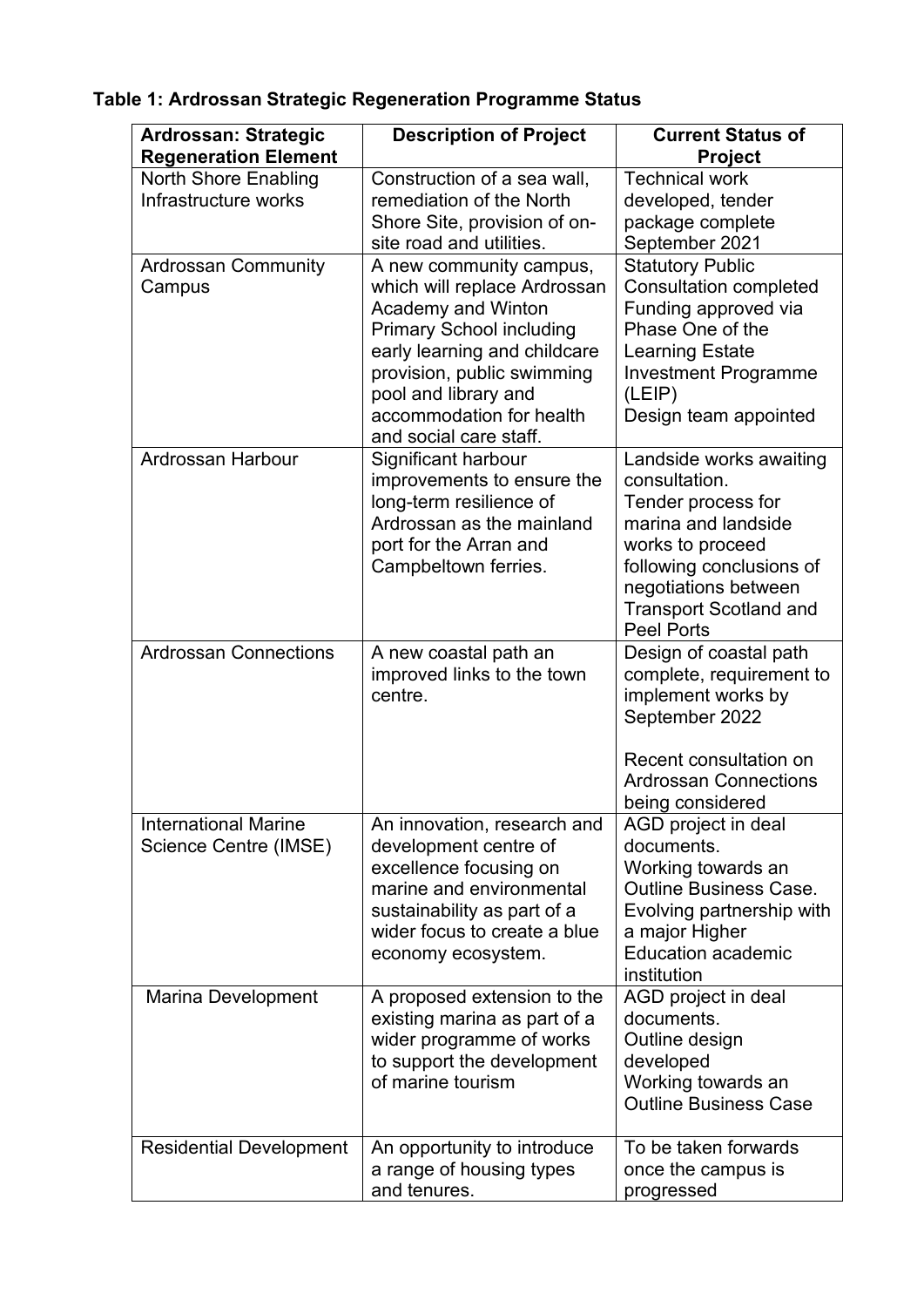|             | Anticipated to deliver a<br>capital receipt which is<br>included in the outline<br>business case |                         |
|-------------|--------------------------------------------------------------------------------------------------|-------------------------|
| Commercial  | Proposals include the                                                                            | To be marketed once the |
| Development | potential for a hotel,                                                                           | campus is progressed    |
|             | commercial and retail use                                                                        |                         |

2.2 It is envisaged that the implementation of these ambitious proposals will deliver investment of c £170m. A summary of the proposed investment profile is included in Table 2 below.

| Table 2: Ardrossan Strategic Regeneration Programme Financial Profile |  |  |  |  |  |
|-----------------------------------------------------------------------|--|--|--|--|--|
|-----------------------------------------------------------------------|--|--|--|--|--|

| Ardrossan: Strategic<br><b>Regeneration Programme</b><br><b>Investment Profile</b> | <b>Anticipated NAC</b><br><b>Investment £m</b> | <b>Projected</b><br><b>External</b><br><b>Investment £m</b> | Total<br>£m |  |
|------------------------------------------------------------------------------------|------------------------------------------------|-------------------------------------------------------------|-------------|--|
| <b>Ardrossan North Shore</b>                                                       |                                                |                                                             |             |  |
| Enabling Infrastructure works                                                      | 22.3                                           | 1.6                                                         | 23.9        |  |
| <b>Ardrossan Community</b><br>Campus*                                              | 61.9                                           |                                                             | 61.9        |  |
| <b>IMSE</b>                                                                        | 4                                              | 6.5                                                         | 10.5        |  |
| Ardrossan Marina***                                                                | 0.6                                            | 9.5                                                         | 10.1        |  |
| Residential ****                                                                   |                                                | 15.0                                                        | 15.0        |  |
| <b>Commercial Development**</b>                                                    |                                                | 6.0                                                         | 6.0         |  |
| Total                                                                              | 88.8                                           | 38.6                                                        | 127.4       |  |
|                                                                                    |                                                |                                                             |             |  |
| <b>Other Projects within the</b><br><b>Ardrossan Programme</b>                     |                                                |                                                             |             |  |
| Ardrossan Harbour                                                                  | 3.7                                            | 33.9                                                        | 37.6        |  |
| <b>Ardrossan Connections</b>                                                       |                                                | 2.0                                                         | 2.0         |  |
|                                                                                    |                                                |                                                             |             |  |
| <b>Total</b>                                                                       | 92.5                                           | 74.5                                                        | 167         |  |

\*Note that, as a revenue consequence of the investment in the Campus and dependent upon achievement of agreed outcomes, Scottish Government will provide revenue funding of £43.3m over a period of 25 years.

\*\* Estimated investment levels based on site capacity and current discussions

\*\*\* Assumes funding secured from external sources

\*\*\*\* Final mix of housing and funding will be subject of further detailed consideration

Across the programme, it is projected that significant levels of external funding will be attracted to the area including the £43.3M in Scottish Government revenue funding for the campus over a 25-year period to match the Council's investment in the area.

#### **Ardrossan North Shore Development Framework**

- 2.3 The Planning Committee of 23<sup>rd</sup> April 2021 approved a Framework for the North Shore sites' development. An extract from this framework is included at Appendix 1. This illustrates the scale of development proposed at the site and the components of the sites' development which include:
	- The community campus
	- An International Marine Sciences and Education Centre (IMSE)
	- Residential which could incorporate a mix of house types and tenures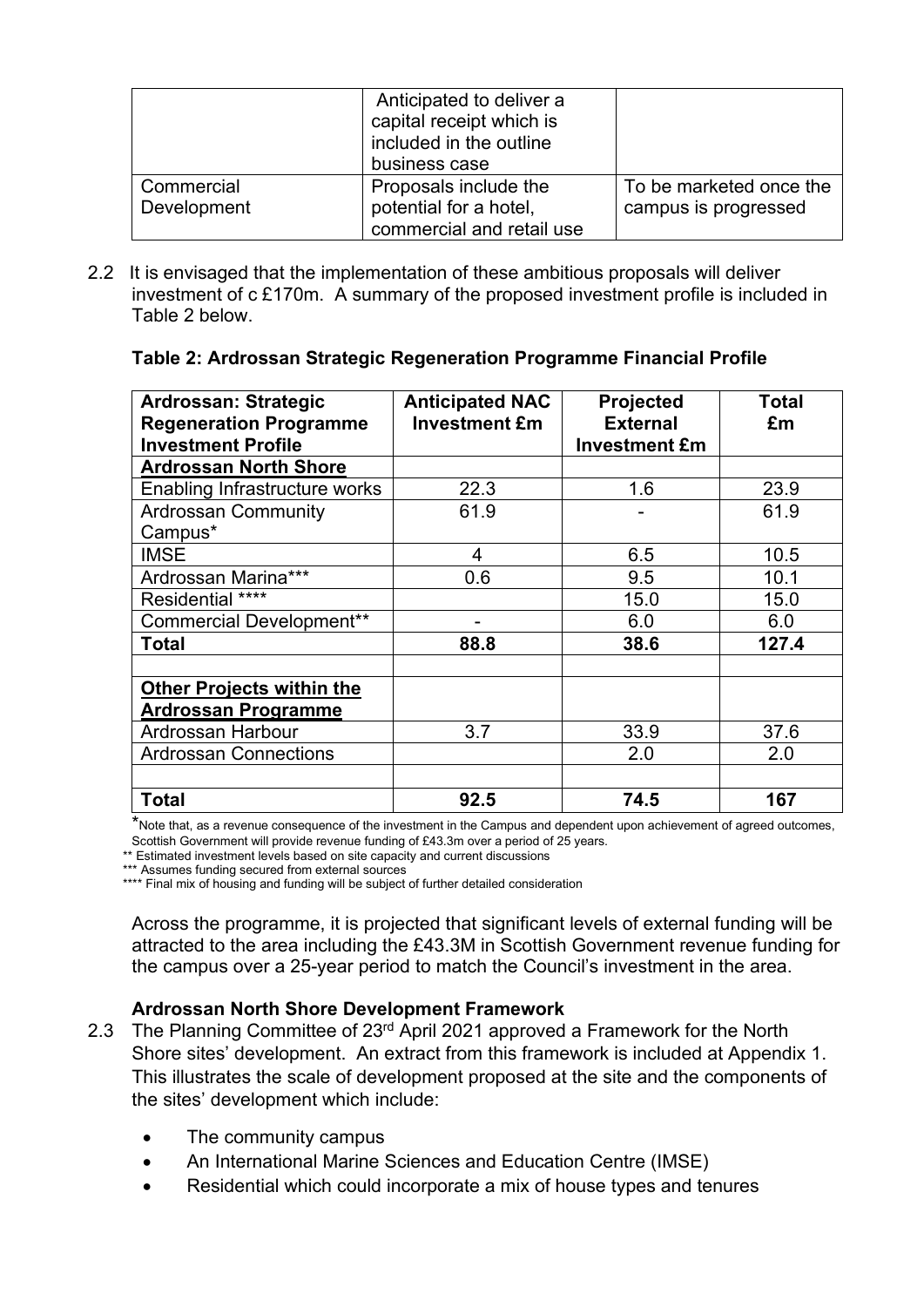- Commercial development, with the potential for a hotel, commercial leisure, and retail use
- A new coastal path
- 2.4 The community campus is the largest development on the site. As well as the significant educational, community and regeneration benefits this will bring, the potential for the campus to act as a catalyst and create opportunities for the private sector investment and employment suggested above, should be recognised. This catalytic effect was part of the decision to proceed with the North Shore site, alongside the development capacity and potential to secure Scottish Government funding support which was not the case with other options.
- 2.5 The Council's commitment and emerging plans have already allowed partnerships to be developed with third parties. In the case of the IMSE discussions with a major academic institution to act as a partner/tenant for the project are progressing well. In addition, interest in the sites' residential and commercial elements has already been expressed from the private sector, although it is considered that the maximum impact of this will be secured by marketing development opportunities once the campus development has been progressed, the local environment improved, and appropriate site infrastructure is in place.

## **Ardrossan North Shore Site Infrastructure**

2.6 A summary of the technical requirements of the sites' development is provided below:

#### **Sea Wall/Revetment**

- 2.7 The revetment or sea wall will protect the north shore site from coastal erosion, wave impact and flood risk. The Scottish Environmental Protection Agency (SEPA) Technical Flood Risk Guidance for Stakeholders (2019) advises that an education use requires the highest level of protection.
- 2.8 A flood risk assessment and wave analysis have informed the proposals for the revetment. The flood risk assessment identifies the level of protection the site requires to offer against flooding from rainwater, watercourses and rising sea levels or long-term climate change. The wave study identifies the protection the site requires to offer against wave action from the Firth of Clyde to the west.
- 2.9 The engineering proposals have been confirmed by a recent independent peer review of the engineering specification as well as the proposed construction materials.

#### **Remediation and Earthworks**

2.10 Members have previously been updated on proposals for the remediation of the North Shore site at the Council meeting on 23<sup>rd</sup> June 2021. Extensive site investigations have been undertaken and reports were published in October 2019 and June 2021.

#### **Roads**

2.11 New on-site road infrastructure is required which includes the construction of a spine road between the primary access at Barr Street and North Crescent Road to the north, and an access to the commercial area and campus/marina parking to the south. Part of the cost of road infrastructure will help to secure future capital receipts from residential development. Roads within the private residential area to the north will be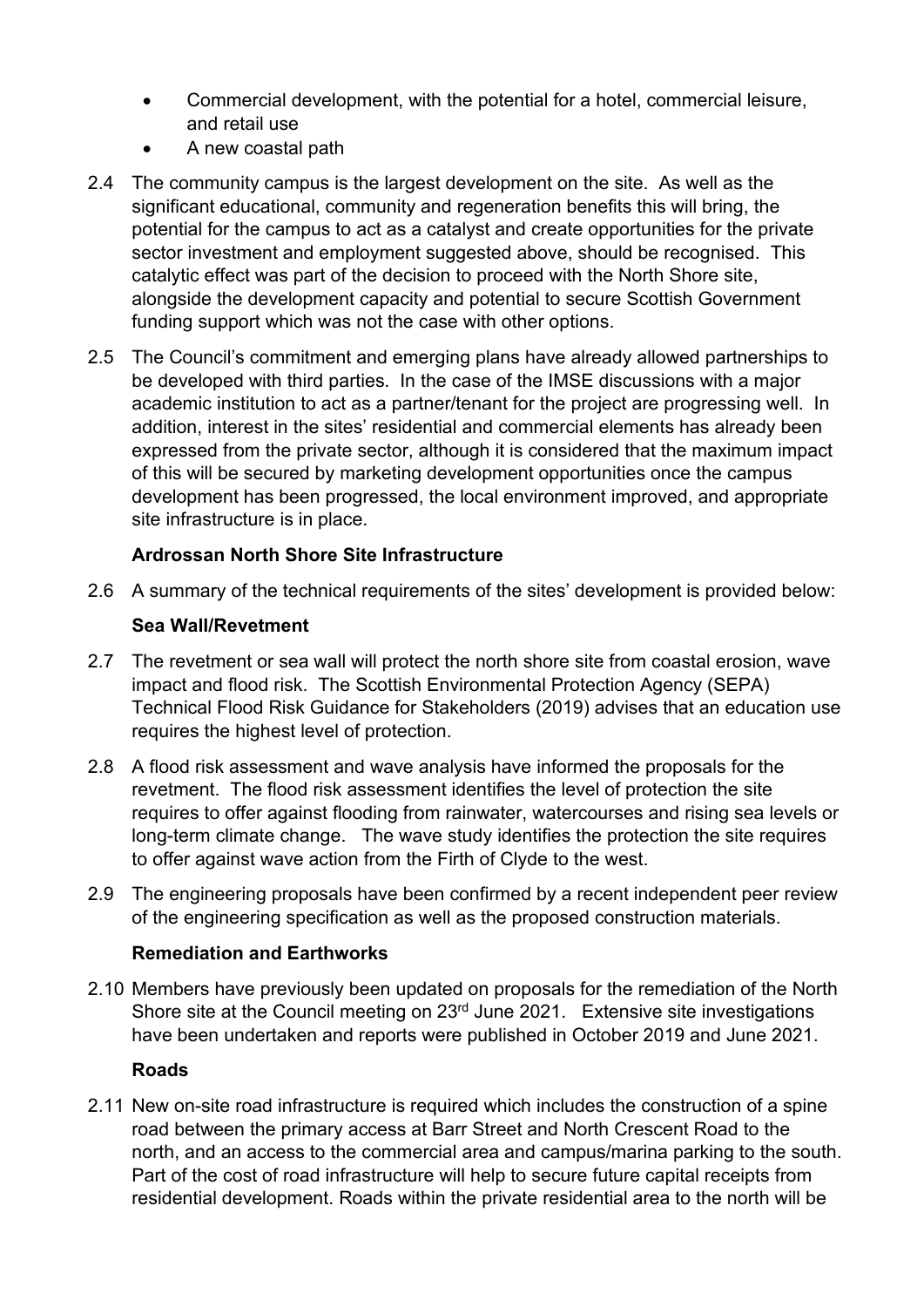the later responsibility of a residential developer. Provision has also been made for wider transport and active travel improvements in central Ardrossan.

## **Site Infill**

- 2.12 There are aspirations to enable residential and commercial development as outlined above. Residential development will be accommodated at the north and east of the site. The proposals for commercial development are however constrained by the c.1 ha available for development at the south of the marina basin, the area with the best commercial development potential.
- 2.13 It is proposed that additional development land is created by infilling land adjacent to the site at the marina basin and through a realignment of the revetment. This will allow the commercial development land to increase in size from c.1 ha to c. 2ha. This area will accommodate proposals for IMSE. In addition, advice on the commercial potential of the site suggests that provision should be made for a hotel development and commercial/retail uses as well as parking for the campus/marina. The increased area of land will allow all these aspirations to be accommodated and for the site to provide commercial, tourism and education opportunities.

## **Other Development Work/Site Infrastructure**

- 2.14 As a more detailed design of the site has been progressed, proposals for additional infrastructure requirements have been identified including:
	- Site utilities
	- A coastal path, with proposals for a 4m coastal path for active travel and outdoor education use
	- Public realm/landscaping, both adjacent to the coastal path and at the entrance to the campus overlooking the marina basin.

#### **The Ardrossan North Shore Business Case**

- 2.15 An outline business case for the North Shore site has been developed to provide a strategic and financial framework for the projects, enabling infrastructure requirements and relevant capital receipts. The Ardrossan North Shore projects have now been considered with a more detailed understanding of the site configurations and on-site works required to unlock the regeneration plans for the whole site. A prudent approach based on the worst-case scenario has been adopted to assess the budget requirement for these investment works.
- 2.16 As can be seen from Table 2, an estimated £23.9m is required for the enabling infrastructure works. This requires an estimated investment of up to £14.3m, additional to the £9.6m that has already been included in the March 2021 capital programme. The principal reasons for the investment include:
	- Extensive technical work has now been undertaken on confirmation of funding from Scottish Government and Ayrshire Growth Deal as the main funding sources.
	- The in-depth technical analysis has reflected the requirements of the SEPA regulations, the outcome of the Flood Risk Assessment and climate change considerations. These have affected the volume of material required for the revetment and the level of the site.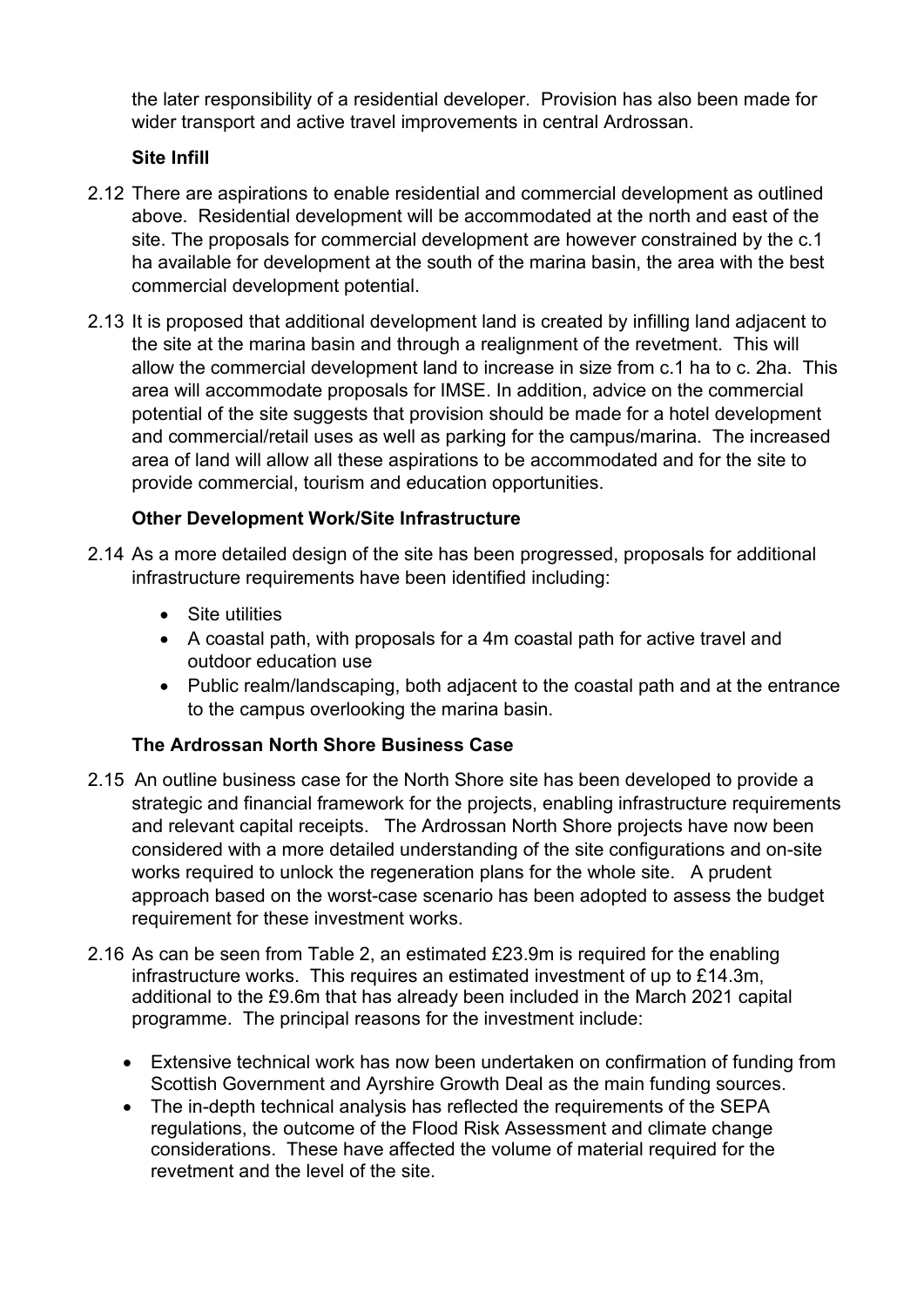- The implications of the detailed site investigations have informed the site remediation strategy.
- 2.17 The Ardrossan North Shore business case will continue to be updated through ongoing technical work. At this stage, while costs are based on developed designs for the enabling infrastructure works, there remains the potential for variation given that construction inflation is currently particularly volatile, that raw materials have been subject to significant price increases, and that the proposals are yet to proceed through all the statutory consents processes (planning, marine licences, roads construction consent, etc). The final business case position will be confirmed following the tender stage of the key construction contracts.
- 2.18 Further external funding opportunities will continue to be explored and assessed in support of the programme objectives. The remaining investment is proposed to be met through borrowing and incorporated into the 10 Year capital programme which will be subject to further review in 22/23 and addressed as part of the budget process.

#### **Levelling up Fund**

2.19 An application was submitted in June 2021 for £5M of funding from the UK Governments Levelling Up Fund. This would contribute to the cost of site infrastructure, with a focus on the commercial and residential development proposed within the site in line with the objectives of the fund. Given the deprivation statistics seen in the local area and the nature of the proposals, the application is seen as very much in line with any levelling up agenda. The application is linked to further funding applications for investment in the B714 road and the Lochshore site, which together would provide improved access to the Ayrshire Coast and the regeneration of the proposed tourism/leisure destinations. It is anticipated that the outcome of the application will be known around November 2021.

## **Programme Overview and Timelines**

- 2.20 A high-level overview of the Ardrossan North Shore projects is included in Appendix 2. The site remediation works require to be implemented prior to the construction of the community campus, due to commence in late 2022. Timescales for site remediation are estimated to take up to 9 months, and with processes for the publication and award of contracts, the enabling infrastructure package requires to be published in Autumn 2021.
- 2.21 There is a need to move forward with construction works to be able to deliver the Community Campus at the earliest possible opportunity and in line with the project programme. The poor condition of Ardrossan Academy is a critical factor as well as being able to meet the Learning Estate Investment Programme funding criteria. In addition, any further delay is likely to impact on costs due to significant construction cost inflation.

#### **3. Proposals**

3.1 Council notes progress to date of the Ardrossan North Shore outline business case and agrees to further budget provision of up to £14.3M of investment in enabling infrastructure to support the development of a major strategic site.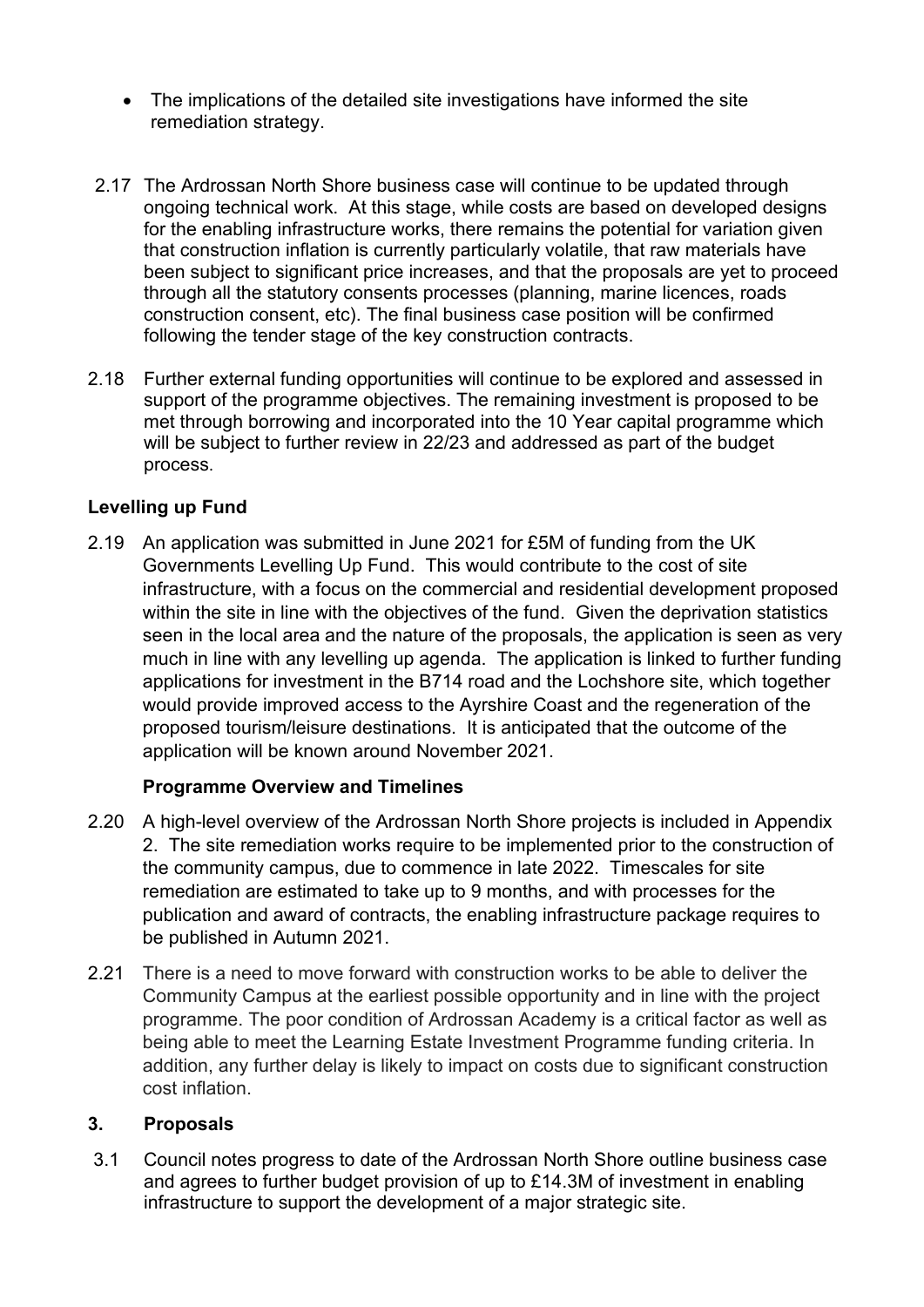## **4. Implications/Socio-economic Duty**

## **Financial**

4.1 The capital programme agreed in March 2021 includes current budget provision of £92.0 M for investment in the Ardrossan North Shore projects (the campus, IMSE and marina). The current outline business case position following technical assessment of key infrastructure works indicates an investment requirement of £106.4M. Details of how the increase in expenditure will be funded are shown in the table below. This includes an additional £14.3m which would require to be met from prudential borrowing at an annual revenue cost of £0.700m per annum over 30 years. Subject to approval of the report this will be incorporated in the 2022/23 to 2024/25 Medium Term Financial plan and the review of the Capital investment Programme 2022/23 to 2030/31.

| <b>Funding Source</b>                          | <b>Capital Programme</b><br><b>March 2021</b><br>£m | Updated<br><b>Business Case</b><br>September 2021<br>£m | Movement<br>Em |
|------------------------------------------------|-----------------------------------------------------|---------------------------------------------------------|----------------|
| Prudential<br><b>Borrowing</b>                 | 69.6                                                | 83.9                                                    | 14.3           |
| <b>Capital Receipts</b>                        | 4.1                                                 | 4.1                                                     |                |
| <b>Capital Fund</b><br>Contribution            | 0.8                                                 | 0.8                                                     |                |
| <b>Ayrshire Growth</b><br>Deal (SG and UKG)    | 12                                                  | 12                                                      |                |
| <b>Vacant and Derelict</b><br><b>Land Fund</b> | 1.5                                                 | 1.6                                                     | 0.1            |
| <b>Other External</b><br>funding               | 4.0                                                 | 4.0                                                     |                |
| Total                                          | 92.0                                                | 106.4                                                   | 14.4           |

The additional borrowing requirement would be reduced pending the outcome of the Levelling Up Fund bid. The application includes up to £5m costs in respect of the Ardrossan North Shore Development and a decision is anticipated around November 2021.

Costs have been developed through detailed design or engineering work, and advice from a cost consultant which has involved market testing of rates. Costs include sums for contingencies, mobilisation of contractors, etc. The challenging construction cost environment should be noted, and final costs cannot be confirmed until tender awards have been made. This position will be reflected in the final business case.

#### **Human Resources**

4.2 The development and implementation of site infrastructure works including remediation, the improvement of the sea wall, roads, etc will be managed by a dedicated project manager following a recruitment process.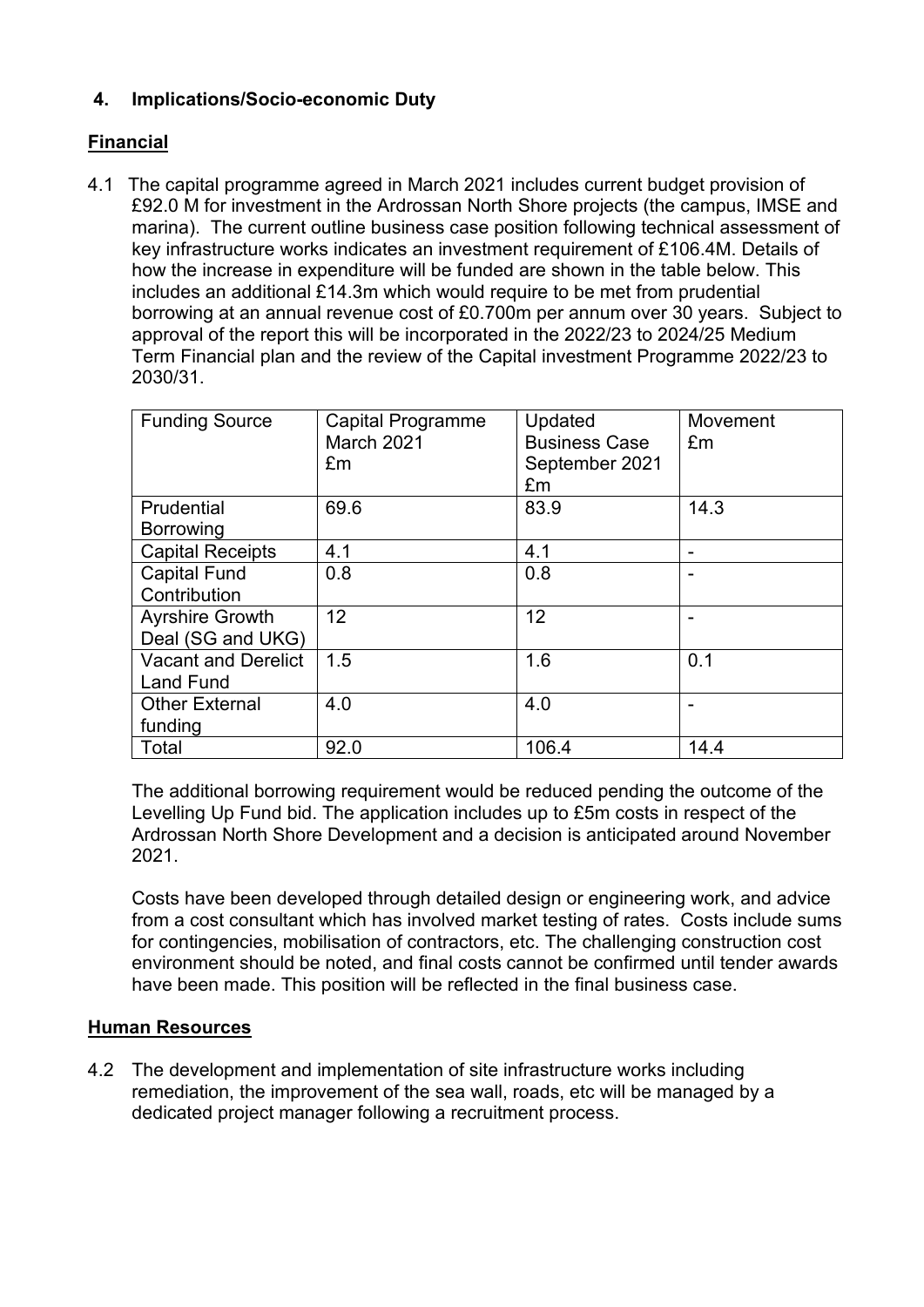## **Legal**

4.3 The main infrastructure works have been developed by an engineer and environmental consultant, who will require to provide a warranty for site works and a validation process following the completion of construction works. Legal advice has been taken on the management of the two major construction works packages proposed proceeding concurrently (campus and enabling infrastructure packages). This will identify the processes required to minimise risk including the provision of separate construction site accesses and for collateral warranties.

#### **Equality/Socio-economic**

4.4 The proposals will bring a long term vacant and derelict site into beneficial use. This will have significant socio-economic benefits for the local community through the provision of a new community campus and other residential and commercial proposals.

#### **Environmental and Sustainability**

4.5 The proposals for the remediation of the site will involve considerable environmental benefit or betterment, in removing known contaminants within the site and the provision of new clean material to allow the sites development and safe use. The major package of investment will transform a longstanding derelict site and central Ardrossan.

#### **Key Priorities**

- 4.6 The site remediation proposals will help contribute to several of the Council Plan key priorities including:
	- Inclusive, growing, and enterprising local economy.
	- Developing North Ayrshire as a coastal and Island destination, attracting tourism investment and visitors.
	- People enjoy good life-long health and well-being.
	- Effective infrastructure and digital connectivity.
	- Affordable, modern, and well-designed homes that meets residents' needs.
	- Vibrant, welcoming, and attractive places.
	- A sustainable environment.

#### **Community Wealth Building**

- 4.7 The report outlines the scale of the opportunity that will be released at the North Shore site and in the wider area. The proposals are the most significant regeneration proposal in the local area for many years, are identified as a strategic site within the recently approved Regeneration Delivery Plan and provide opportunities for significant improvements in Community Wealth Building and Placemaking.
- 4.8 The site remediation proposals will contribute to the Community Wealth Building objective of making the best use of our land and assets by bringing back into economic use one of the largest vacant and derelict sites in North Ayrshire. The developments will see the creation of good quality jobs for local people and through the investment into the campus and IMSE a range of skills and education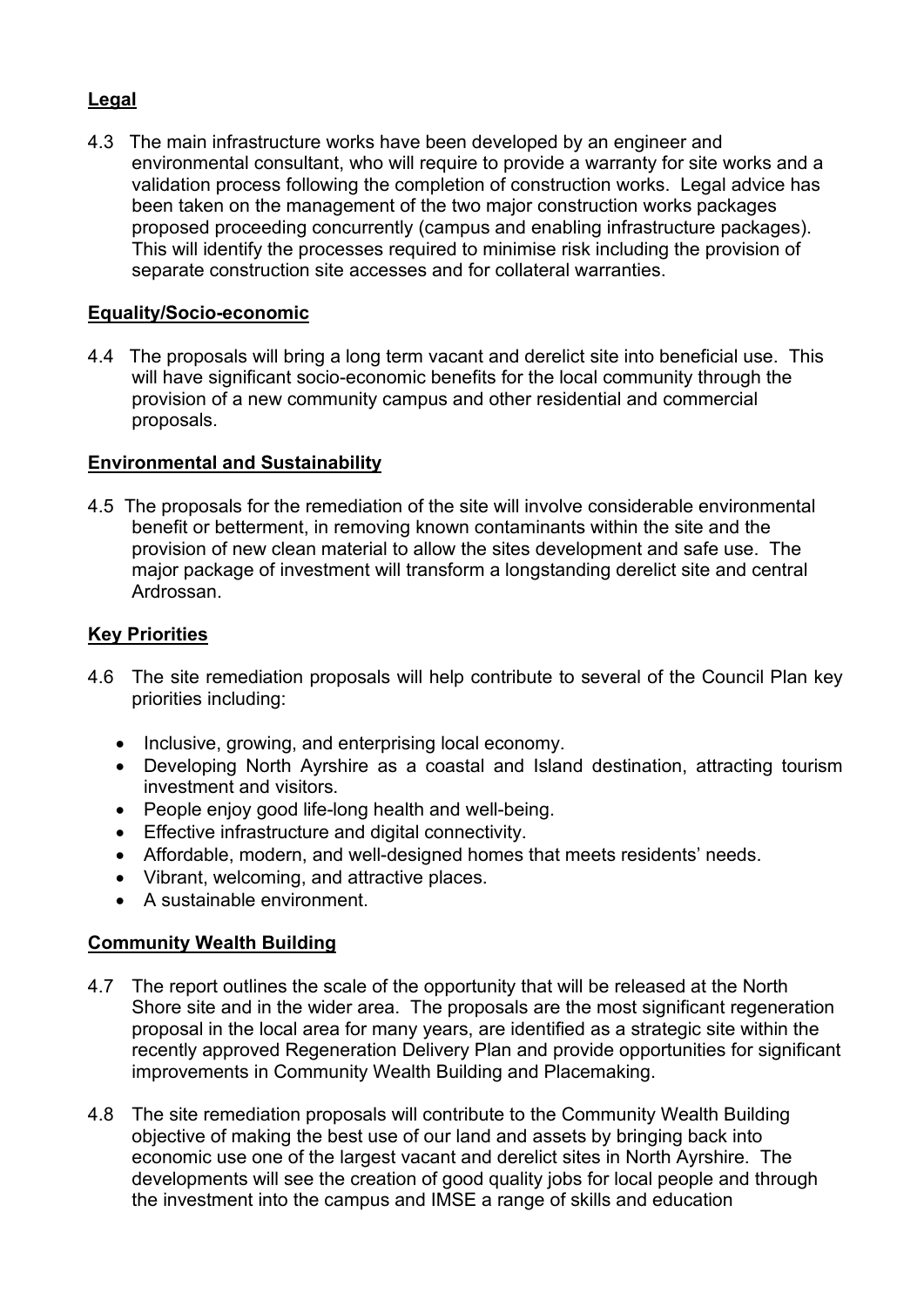opportunities. IMSE has the potential to bring a new anchor institution to the area and the construction contracts will be procured adopting CWB principles.

## **5. Consultation**

- 5.1 Recent consultation on the development framework for the north shore site encouraged interested parties to engage with Council officers and made the offer of one-to-one meetings. Contacts through that process have been informed of the publication of the updated site remediation strategy and officers have met several times with representatives of a residents group concerned over site contamination including a meeting between the group and the environmental consultant.
- 5.2 Regular communication with local communities will be an ongoing feature of the development of the north shore site. Local groups or residents will be able to attend further drop-in sessions as the Community Campus design team develop designs for the site and through the planning process.

Karen Yeomans Director, Growth & Investment

For further information please contact Alasdair Laurenson**, Senior Manager, Growth & Investment,** on 01294 324030.

**Background Papers**  $\Omega$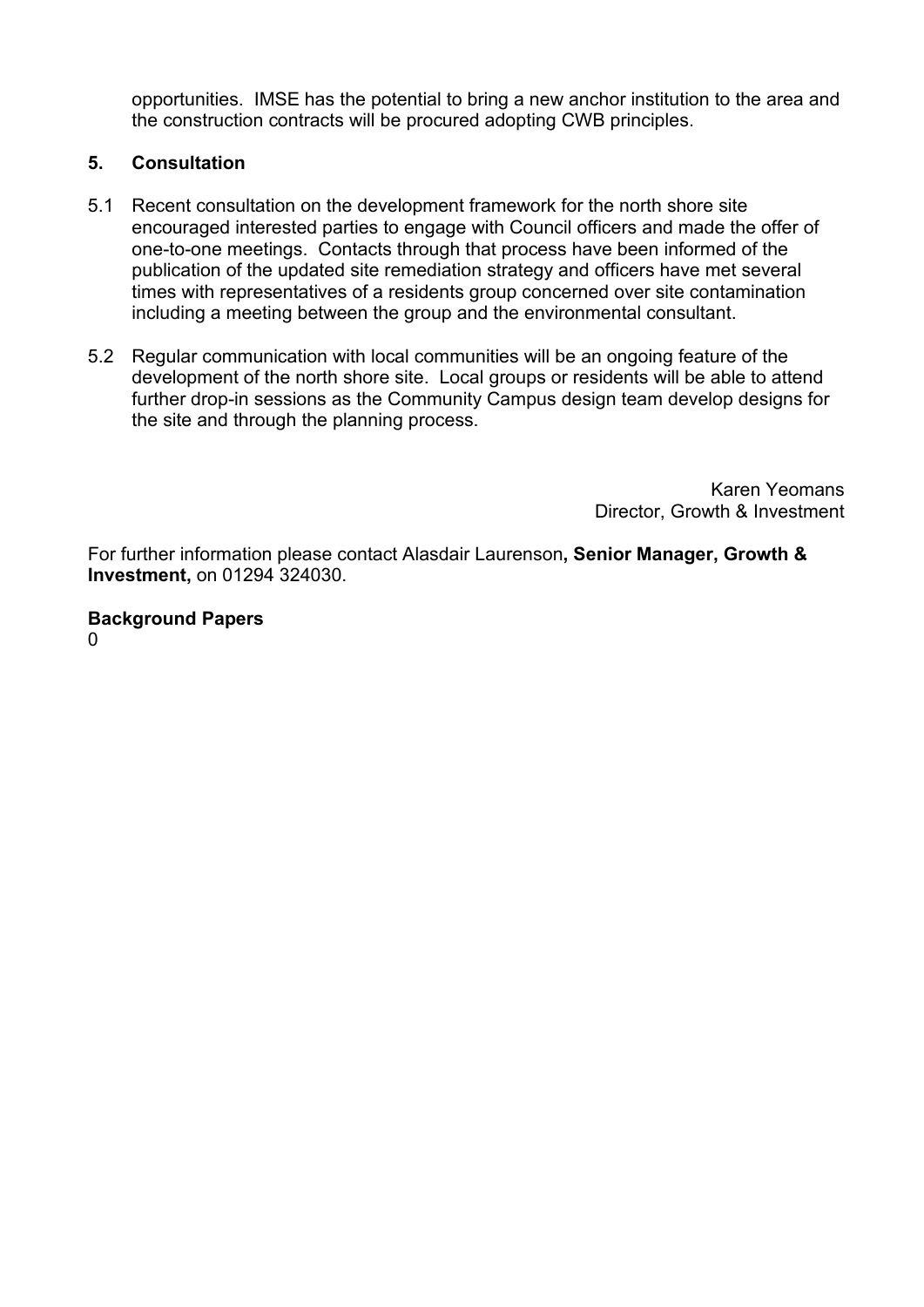## **Appendix 1 – Development Framework**



- $\begin{minipage}{0.5\textwidth} \begin{tabular}{@{}l@{}} \hline \multicolumn{3}{c}{\textbf{C}} & \multicolumn{3}{c}{\textbf{SECOMDARY COMNECTION POINTS}} \end{tabular} \end{minipage}$ 
	- PEDESTRIANCYCLE